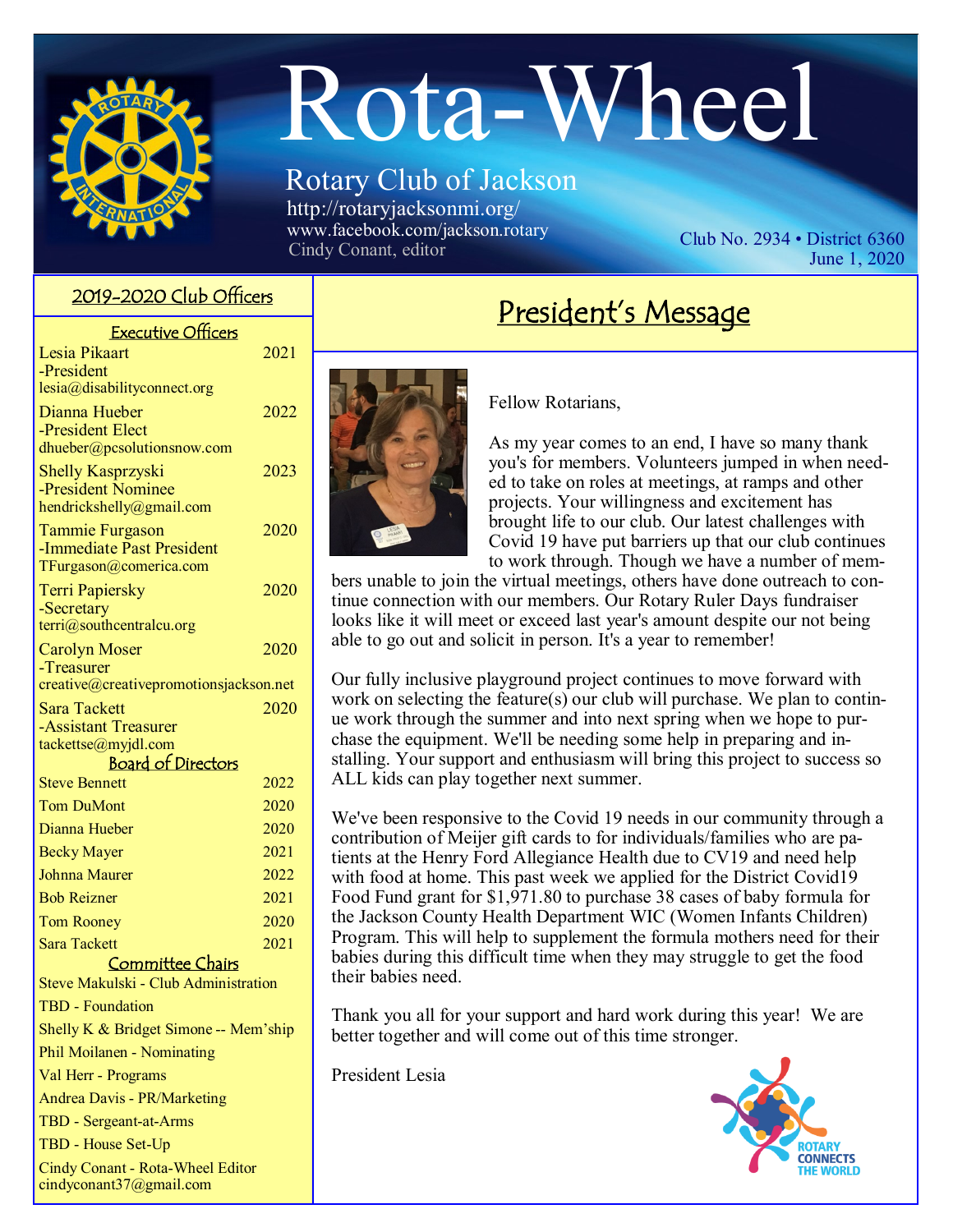# June Anniversaries

| Renée Merchant             | 6/24/89 |  |
|----------------------------|---------|--|
| Carolyn Moser              | 6/25/03 |  |
| <b>Brian Drummond</b>      | 6/7/06  |  |
| Dianna Hueber              | 6/28/06 |  |
| Ann McKinley               | 6/26/08 |  |
| Becky Mayer                | 6/26/16 |  |
| Patrick Hitchingham 6/1/18 |         |  |
| Audrey Vohlken             | 6/1/18  |  |
| Casey Zonts                | 6/13/18 |  |
| Lindsay Noll               | 6/13/18 |  |
| Andrew DeHaven             | 6/13/18 |  |
| William Patterson          | 6/29/18 |  |
| <b>Honorary Rotarians</b>  |         |  |
| Lenore Egan                | 6/1/10  |  |
| Lloyd Ganton               | 6/1/10  |  |
| George Otis                | 6/1/10  |  |
| Dick Merchant              | 6/19/13 |  |
|                            |         |  |



# June Birthdays

| Danielle McGee | 6/3  |  |
|----------------|------|--|
| Ann McKinley   | 6/13 |  |
| Alison Kreger  | 6/17 |  |
| Joe Natter     | 6/29 |  |
|                |      |  |

# This Week's Program

June 3 Adam Hatch Jackson County Chamber of Commerce

June 10 Service Group Updates

June 17 Mindy Bradish-Orta Consumers Energy Summer Rates & Demand Response Program

# June is Rotary Fellowships Month

 Rotary Fellowships are international groups that share a common passion. Being part of a fellowship is a fun way to make friends around the world, explore a hobby or profession, and enhance your Rotary experience.

 Rotary Fellowships are groups of Rotarians, Rotarian spouses, and Rotaractors from all over the world who join together to:

- Share a common interest in worthwhile recreational activities (sports, hobbies, etc.)
- Further their vocational development through acquaintance with others of the same profession.
- Make new friends around the world.

Go to Rotary.org to find more about Rotary Fellowships.

Examples of Rotary Fellowships:

 Interested in a particular subject? Visit the group's website or email it to learn more. 4x4 vehicles E-Clubs<br>Amateur Radio Editors a **Editors and Publishers**  Antique Automobiles Educators Beer Environment Bird Watching Ethics Bowling Executive Managers Canoeing Fishing<br>Caravanning Flying Caravanning<br>Chess Genealogists Computer Users Golf Convention Goers Gourmet Cooking Corporate Social Responsibility Hiking Cricket Home Exchange Cruising Horseback Riding, Jazz<br>Curling Lawyers Music Curling Lawyers Cycling Magicians<br>Doctors Marathon I Marathon Running Doll Lovers Military Veterans<br>Draughts (Checkers) Motorcycling Draughts (Checkers)<br>Railroads Old and Rare Books and many more ...

#### Invitation to Join the next Zoom Meeting

Robert Reizner is inviting you to a scheduled Zoom meeting.

 Topic: Jackson Noon Rotary Time: June 3, 2020 12:00 PM Eastern Time (US and Canada)

 Join Zoom Meeting Meeting ID: 891 8227 7447 Password: 040101 One tap mobile +13126266799,,89182277447#,,1#,040101# US (Chicago) +19292056099,,89182277447#,,1#,040101# US (New York) Dial by your location +1 312 626 6799 US (Chicago) Find your local number: https://us02web.zoom.us/u/kcCKxxUxik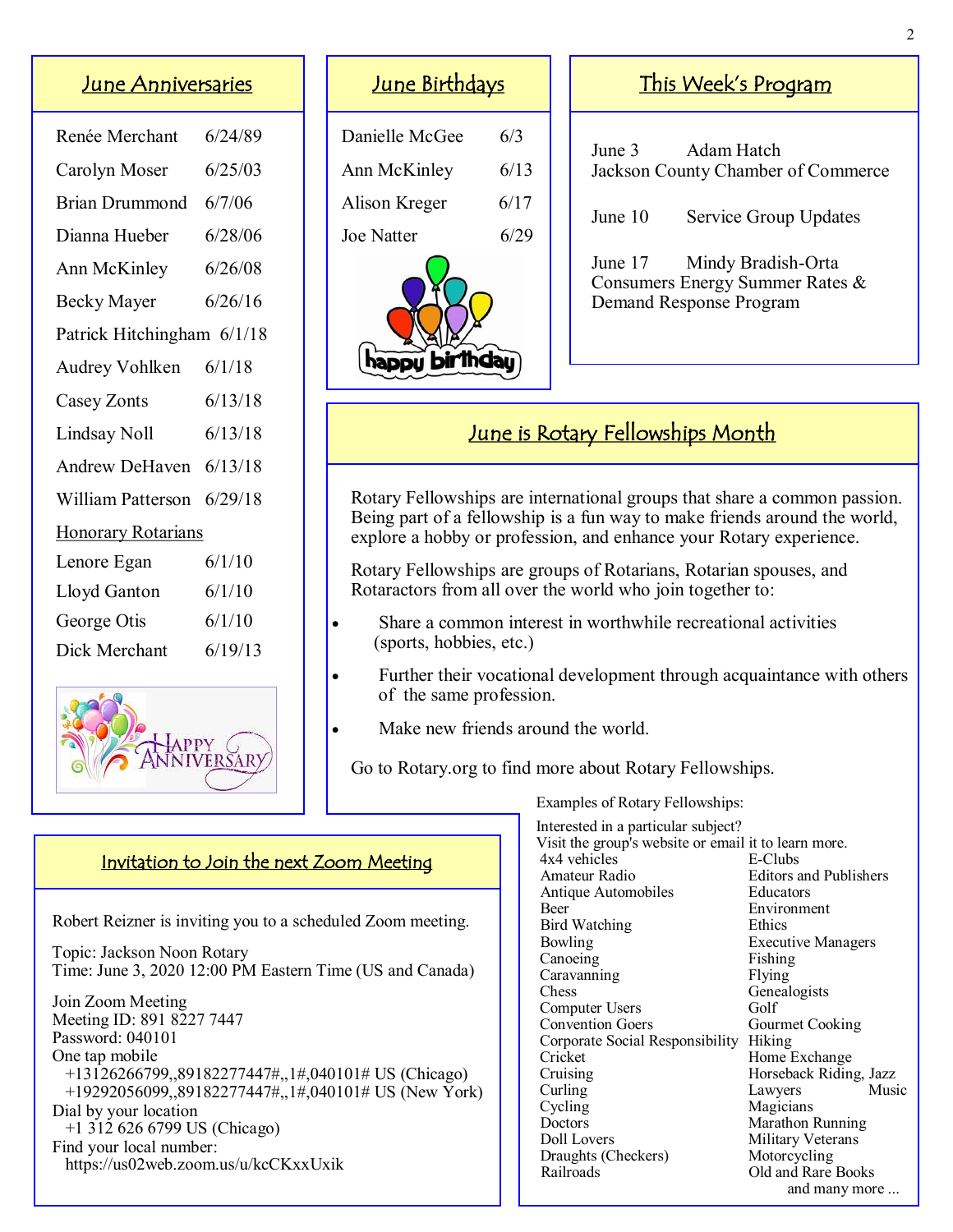### Last Week's Program



Marce Wandell, Director of the Department on Aging, shared some of the services they offer seniors. One thing we can identify with is their partnership with disAbility Connections with funding for ramps.

Meals on Wheels is an important service for the Jackson County seniors. They not only deliver meals but the Meal Drivers check to be sure each person is okay. Each year, the number of miles driven to deliver meals equals driving to Mackinaw City and back 308 times. With all the driving, they serve 1000 meals a day to 750 people.

The Department on Aging is funded through grants as well as a senior millage. The Senior Millage will be on the ballot on August 4. Marce wanted us all to be aware of the upcoming millage renewal, because it supports their services to a great extent. There is no increase. So tell your friends to be sure and vote on August 4.

As a point of interest, Marce gave her program last Wednesday and retired two days later, on Friday. We were happy to hear her speak and hear her enthusiasm for helping seniors. The new acting director will be Danielle Piquette.





# The Joke-a-Thon Revived



In an effort to add diversity and fun to the weekly virtual meetings, there will be a revival of the Joke-a-Thon.

The Joke-a-Thon has been missed as well as the coveted decorative trophy for the winner, along with the title, Joke-a-Thon champion, will be brought to life once again.

So, joke tellers, both mediocre and those not so good, can let President Lesia know that you will be volunteering for the competition and looking forward to winning the coveted title of Joke-a-Thon Champion.





To volunteer please email President Lesia at lesiapikaart@comcast.net or call 517-414-7969.



 Becky Mayer reported that to date Henry Ford Allegiance Health has had 0 cases of Covid19 among all the hospital staff.

 Sara Talbot reported that the Jackson County Library staff will be back to work at on June 15, if the stay at home doesn't get extended by the governor. The staff will be preparing to re-open the libraries at the end of the month.

 Jon Hart explained that they have been working on getting the Loan Closet at disAbility Connections back to work.

 Bridget Simone was excited to tell the group about the new deck she built on her house over the Memorial Day weekend.